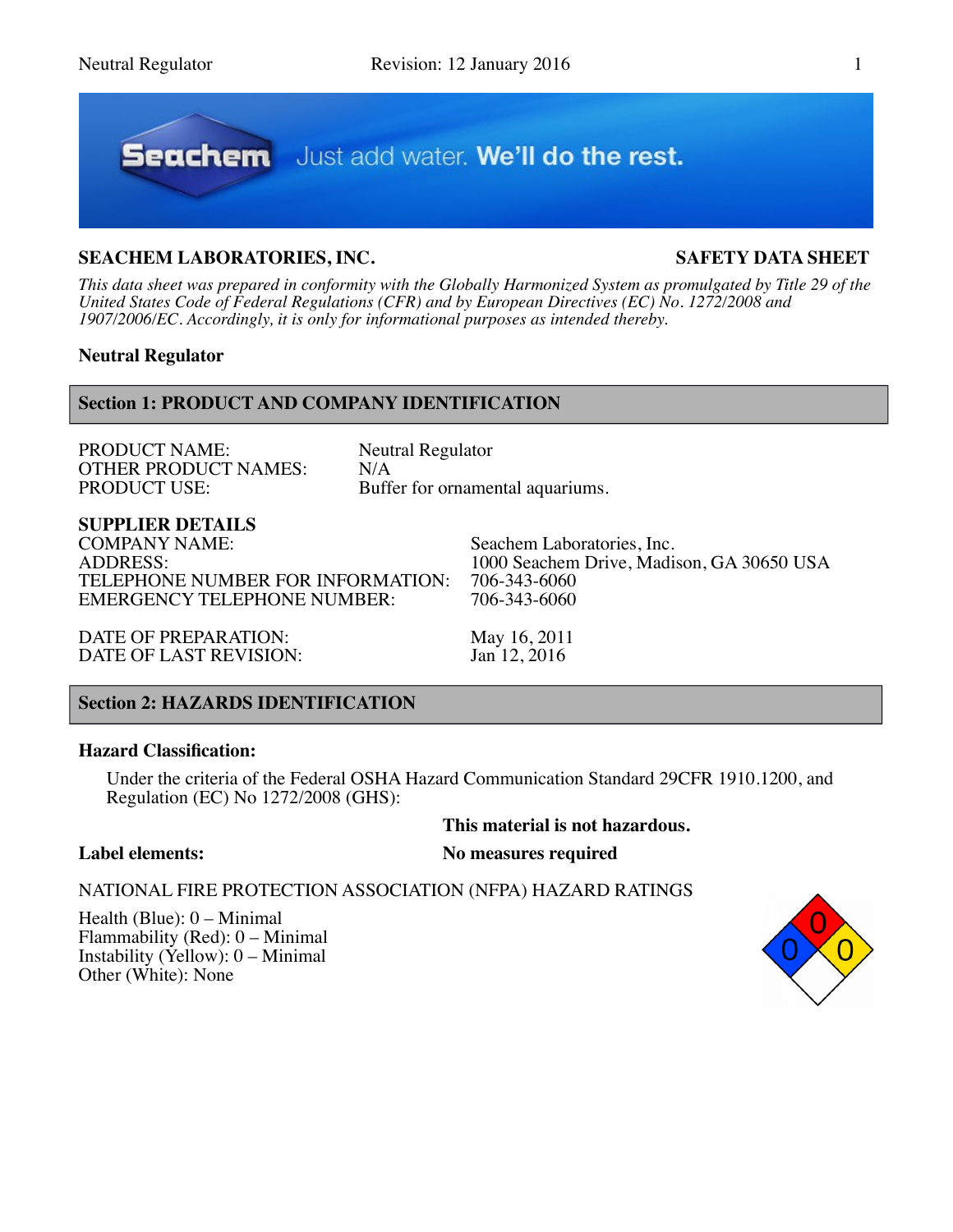#### HAZARDOUS MATERIALS IDENTIFICATION SYSTEM (HMIS) Health Hazard (Blue): 0 – Minimal Flammability Hazard (Red): 0 – Minimal Physical Hazard (Orange): 0 – Minimal Protective Equipment: See section 8

| <b>HEALTH</b>              |   |
|----------------------------|---|
| <b>FLAMMABILITY</b>        | O |
| <b>PHYSICAL HAZARD</b>     |   |
| <b>PERSONAL PROTECTION</b> |   |

# **Section 3: COMPOSITION and INFORMATION ON INGREDIENTS**

| <b>'omponents</b> | <br><br>71 | ∼<br>,,, |
|-------------------|------------|----------|
| $\cdots$          | - - -<br>æ |          |

\* Proprietary mixture of salts. The identity and weight of proprietary, non-hazardous, main ingredients are withheld as a trade secret. Other ingredients are present in amounts less than 1% and are non-hazardous.

# **Section 4: FIRST AID MEASURES**

INGESTION: Rinse mouth with water and drink a glass of water. Further first aid not generally required. If unconscious, do not induce vomiting. If in doubt, contact a poison information center or a doctor.

EYE CONTACT: Immediately flush eyes thoroughly with water for 15-20 minutes. Remove contact lenses after the initial 1-2 minutes and continue flushing for several additional minutes. If effects occur, consult a physician, preferably an ophthalmologist.

SKIN CONTACT: Wash contaminated area with soap and plenty of and water. Get medical advice if needed.

INHALATION: In case of inhalation of dust, remove victim to fresh air and keep at rest and warm. If victim feels unwell, call a doctor or physician.

RECOMMENDATIONS TO PHYSICIANS: Treat symptomatically. First aid responders should wear suitable protective equipment for eyes, skin, and protective mask depending on the situation

# **Section 5: FIRE-FIGHTING MEASURES**

FIRE EXTINGUISHING MATERIALS: Material is non-flammable. FLASH POINT: Not Applicable AUTOIGNITION TEMPERATURE: Not Applicable FLAMMABLE LIMITS (in air by volume, %): Not Applicable Lower Explosive Limit (LEL): Not Applicable Upper Explosive Limit (UEL): Not Applicable

# **Section 6: ACCIDENTAL RELEASE MEASURES**

SPILL AND LEAK RESPONSE: Wear suitable protective equipment described in section 8. Sweep up scattered materials or vacuum them using a vacuum cleaner so as not to cause dust then collecting into an empty container. Do not eat drink or smoke near release area, handling, or storage location. Take measures to prevent the flow or spread of materials into drains, sewers, basements, or other closed areas.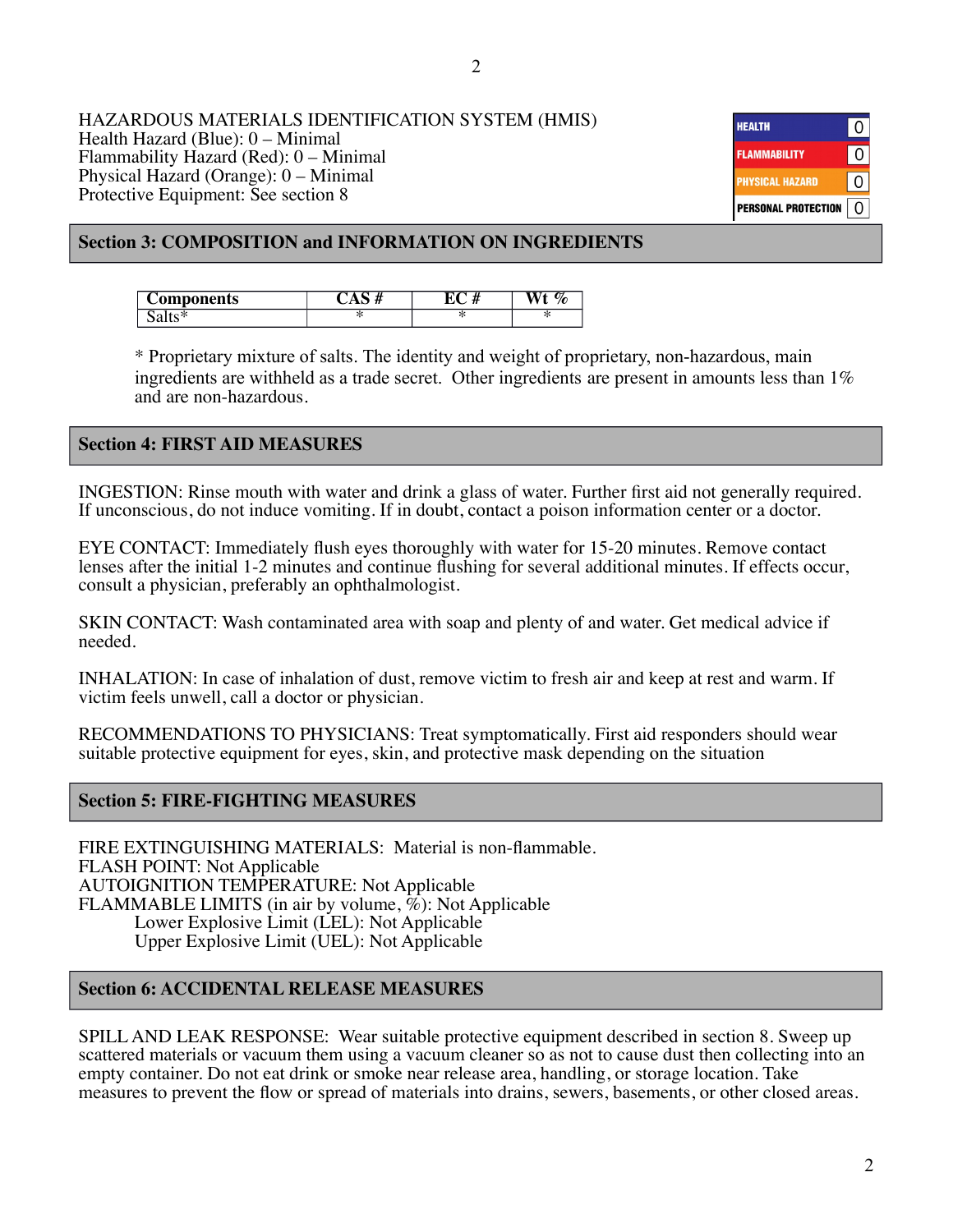# **Section 7: HANDLING AND STORAGE**

WORK PRACTICES AND HYGIENE PRACTICES: Install or use appropriate equipment and wear suitable protective apparatus described in Section 8. Wash thoroughly after handling this product. Do not eat, drink, smoke, or apply cosmetics while handling this product. Avoid generating and breathing dusts or particulates generated by this product. Use in a well-ventilated location. Launder contaminated clothing before reuse.

STORAGE AND HANDLING PRACTICES: Store material in original containers. Store in a cool, dry area protected from environmental extremes. Store away from incompatible materials and foodstuff containers. Protect containers against physical damage and check regularly for leaks.

#### **Section 8: EXPOSURE CONTROLS-PERSONAL PROTECTION**

VENTILATION AND ENGINEERING CONTROLS: Use adequate ventilation to ensure exposure levels are maintained below the limits provided below.

#### EXPOSURE LIMITS/GUIDELINES:

The following information on appropriate Personal Protective Equipment is provided to assist employers in complying with OSHA regulations found in 29 CFR Subpart I (beginning at 1910.132) or equivalent standard of Canada, or standards of EU member states, and those of Japan. Please reference applicable regulations and standards for relevant details.

#### RESPIRATORY PROTECTION:

Maintain airborne contaminant concentrations below guidelines listed above, if applicable. If necessary, use only respiratory protection authorized in the U.S. Federal OSHA Respiratory Protection Standard (29 CFR 1910.134), equivalent U.S. State standards, Canadian CSA Standard Z94.4-93, the European Standard EN 529:2005, or EU member states. Oxygen levels below 19.5% are considered IDLH by OSHA. In such atmospheres, use of a full-facepiece pressure/demand SCBA or a full facepiece, supplied air respirator with auxiliary self-contained air supply is required under U.S. Federal OSHA's Respiratory Protection Standard (1910.134-1998) or the regulations of various U.S. States, Canada, EU Member States, or those of Japan. Air-purifying respirators with dust/mist/fume filters are recommended if operations may involve prolonged exposures to mists or sprays from this product. EYE PROTECTION:

Splash goggles or safety glasses. If necessary, refer to U.S. OSHA 29 CFR 1910.133, Canadian CSA Standard Z94.3-M1982, *Industrial Eye and Face Protectors*, or relevant European Standards, Australian Standards, or Japanese Standards.

#### HAND PROTECTION:

Wear neoprene or butyl rubber gloves for routine industrial use. If necessary, refer to U.S. OSHA 29 CFR 1910.138, or relevant European, Canadian, Australian or Japanese Standards.

#### BODY PROTECTION:

Use body protection appropriate for the task (e.g., apron, lab coat, overalls, etc.) If necessary, refer to appropriate Standards of Canada, the European Union, Australia, or Japan.

#### **Section 9: PHYSICAL and CHEMICAL PROPERTIES**

APPEARANCE AND COLOR: White powder<br>ODOR: None ODOR: pH:  $7.0 \text{ to } 7.4 \text{ (1\% solution)}$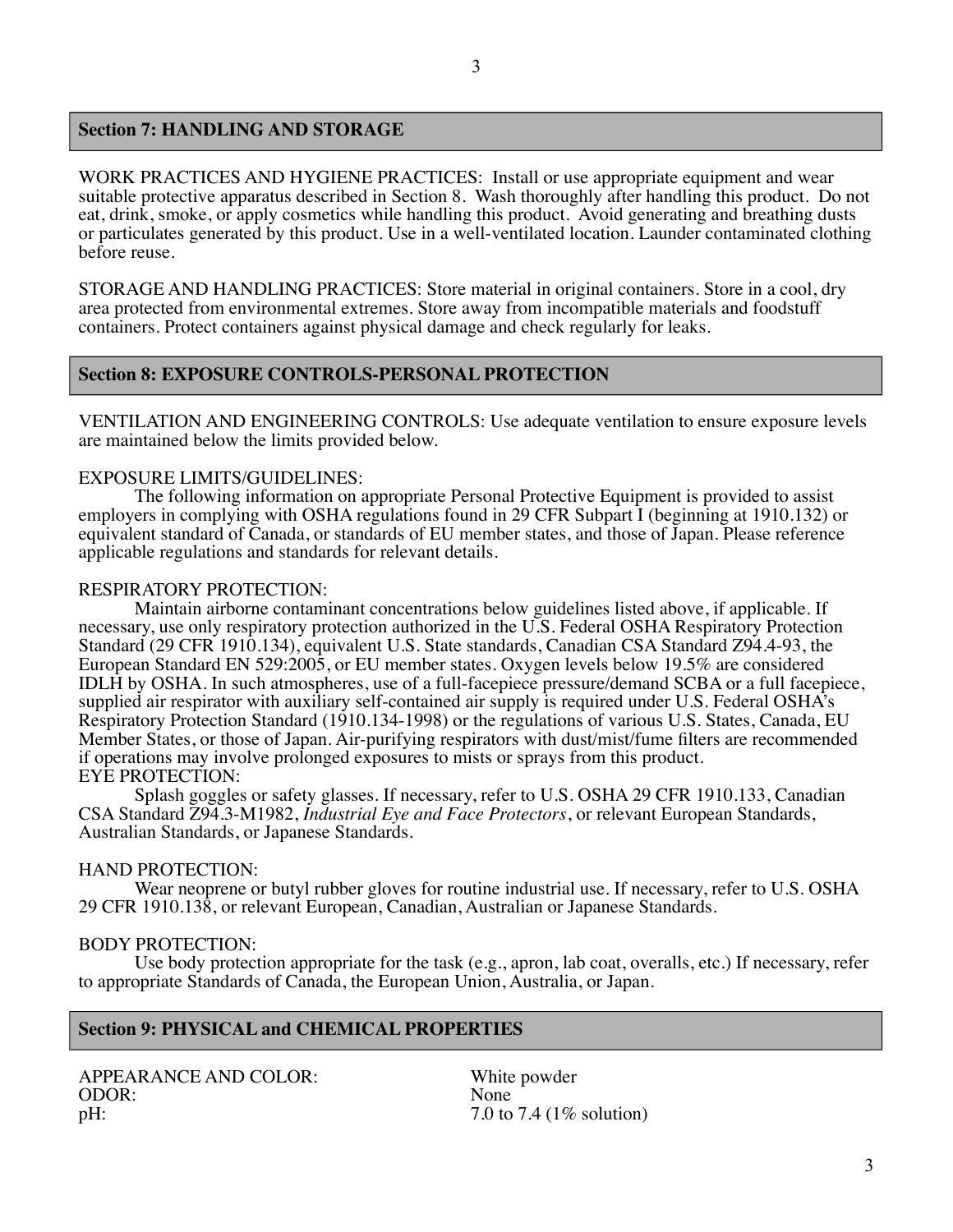Not applicable Not applicable Not applicable Not applicable Not flammable Not applicable Not applicable

| <b>BOILING POINT:</b>                                           | Not app             |
|-----------------------------------------------------------------|---------------------|
| FREEZING/MELTING POINT:<br>FLASH POINT:                         | Not app<br>Not app  |
| EVAPORATION RATE $(n-Buty1$ Acetate = 1):                       | Not app             |
| FLAMMABILITY (solid, gas):<br>VAPOR PRESSURE @ 20 °C:           | Not flar<br>Not app |
| VAPOR DENSITY $(air = 1)$ :                                     | Not app             |
| SPECIFIC GRAVITY (water $= 1$ ):<br><b>SOLUBILITY IN WATER:</b> | 1.5<br>Soluble      |
|                                                                 |                     |

# **Section 10: STABILITY and REACTIVITY**

### STABILITY:

This product is stable under normal conditions of use.

#### REACTIVITY:

This product is non-reactive under normal conditions of use.

# HAZARDOUS POLYMERIZATION:

Will not occur.

#### CONDITIONS TO AVOID:

Temperatures above the boiling point or flash point.

#### MATERIALS WITH WHICH SUBSTANCE IS INCOMPATIBLE:

Avoid contact with: Strong acids. Strong bases. Strong oxidizers.

#### DECOMPOSITION PRODUCTS:

Decomposition products can include and are not limited to: Carbon dioxide, Alcohols, Ethers, Hydrocarbons, Polymer fragments.

# **Section 11: TOXICOLOGICAL INFORMATION**

Acute Toxicity Estimates (ATE) are calculated according to US OSHA Hazard Communication Standard 29CFR 1910.1200. The calculation is based on specific toxicology data for components present in concentrations greater than 1%.

# ACUTE TOXICITY

**Acute oral toxicity** 

The calculated **ATE(mix)** for this product is **>7,000.**

Product has negligible toxicity if swallowed.

### **Acute dermal toxicity**

Prolonged skin contact is unlikely to result in absorption of harmful amounts. Typical for this family of materials. LD50, Rabbit > **5,000 mg/kg Estimated**.

#### **Acute inhalation toxicity**

No adverse effects are anticipated from inhalation.

SKIN CORROSION/IRRITATION

Essentially nonirritating to skin.

SERIOUS EYE DAMAGE/EYE IRRITATION

May cause eye irritation. Corneal injury is unlikely.

#### SENSITIZATION

The components of this product are not known to be human skin or respiratory sensitizers. SPECIFIC TARGET ORGAN SYSTEMIC TOXICITY (SINGLE EXPOSURE)

Evaluation of available data suggests that this material is not an STOT-SE toxicant. SPECIFIC TARGET ORGAN SYSTEMIC TOXICITY (REPEATED EXPOSURE)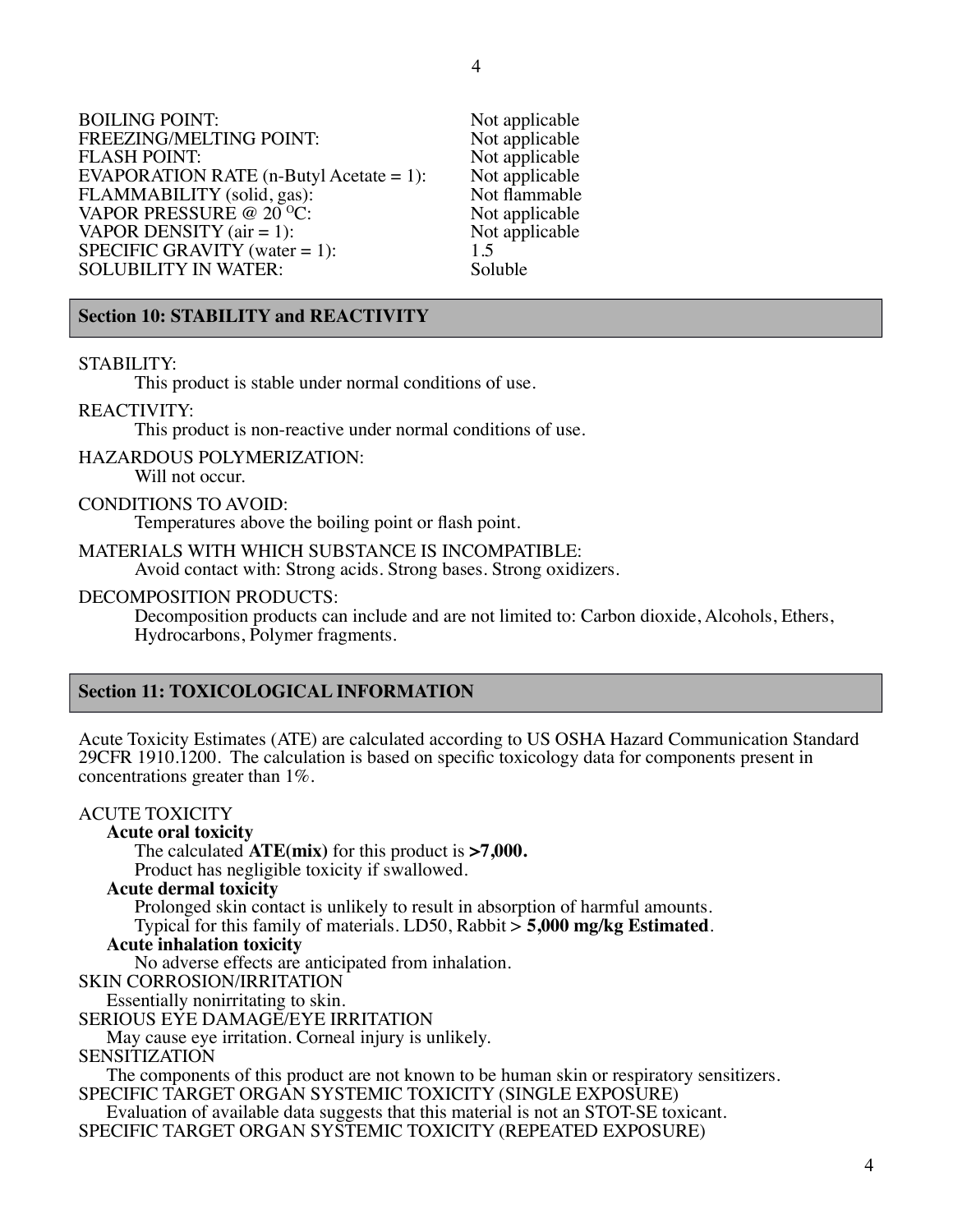Based on available data, repeated exposures are not anticipated to cause significant adverse effects. **CARCINOGENICITY** 

The components of this product are not listed by U.S. FEDERAL OSHA, NTP, IARC, and CAL/OSHA and therefore are not considered to be, nor suspected to be, cancer-causing agents by these agencies.

**TERATOGENICITY** 

The components of this product are not reported to produce teratogenic effects in humans. REPRODUCTIVE TOXICITY

The components of this product are not reported to cause reproductive effects in humans. MUTAGENICITY

The components of this product are not reported to produce mutagenic effects in humans. ASPIRATION HAZARD

Based on physical properties, not likely to be an aspiration hazard.

# **Section 12: ECOLOGICAL INFORMATION**

ENVIRONMENTAL STABILITY: This product will not biodegrade in the environment. EFFECT OF MATERIAL ON PLANTS OR ANIMALS: This product is not expected to cause harm to plants or animals. EFFECT OF CHEMICAL ON AQUATIC LIFE: No data are currently available on the effects of a release of this product to bodies of water.

# **Section 13: DISPOSAL CONSIDERATIONS**

# PREPARING WASTES FOR DISPOSAL:

Waste disposal must be in accordance with appropriate U.S. Federal, State, and local regulations, those of Canada, EU Member States, Australia, and Japan. When disposing, consult to a certificated waste trader or local office if they deal with the waste. The used container should be recycled after cleaning or dispose of in compliance with related laws and local regulations. Contents should be removed completely when disposing of empty containers.

U.S. EPA WASTE NUMBER: Not applicable for wastes of this product.

EUROPEAN UNION EWC CODE: Waste from this product is NOT considered as a hazardous waste pursuant to the relevant EEC Directive on hazardous waste, and is NOT subject to the provisions of that directive.

# **Section 14: TRANSPORTATION INFORMATION**

This product is NOT hazardous as defined by (1) the U.S. Department of Transportation (49 CFR 172.101), (2) per regulations of Transport Canada, (3) per the International Air Transport Association, (4) per rules of the International Maritime Organization, (5) per the Economic Commission for Europe (European Agreement Concerning the International Carriage of Dangerous Goods by Road (ADR)). Additionally, this product is NOT classified as a Marine Pollutant as defined by 49 CFR 172.101 Appendix B, U.S. Department of Transportation).

When transporting, confirm no leakage from containers. When loading, prevent containers from failing, dropping or damaging. Take preventative measures against collapse.

# **Section 15: REGULATORY INFORMATION**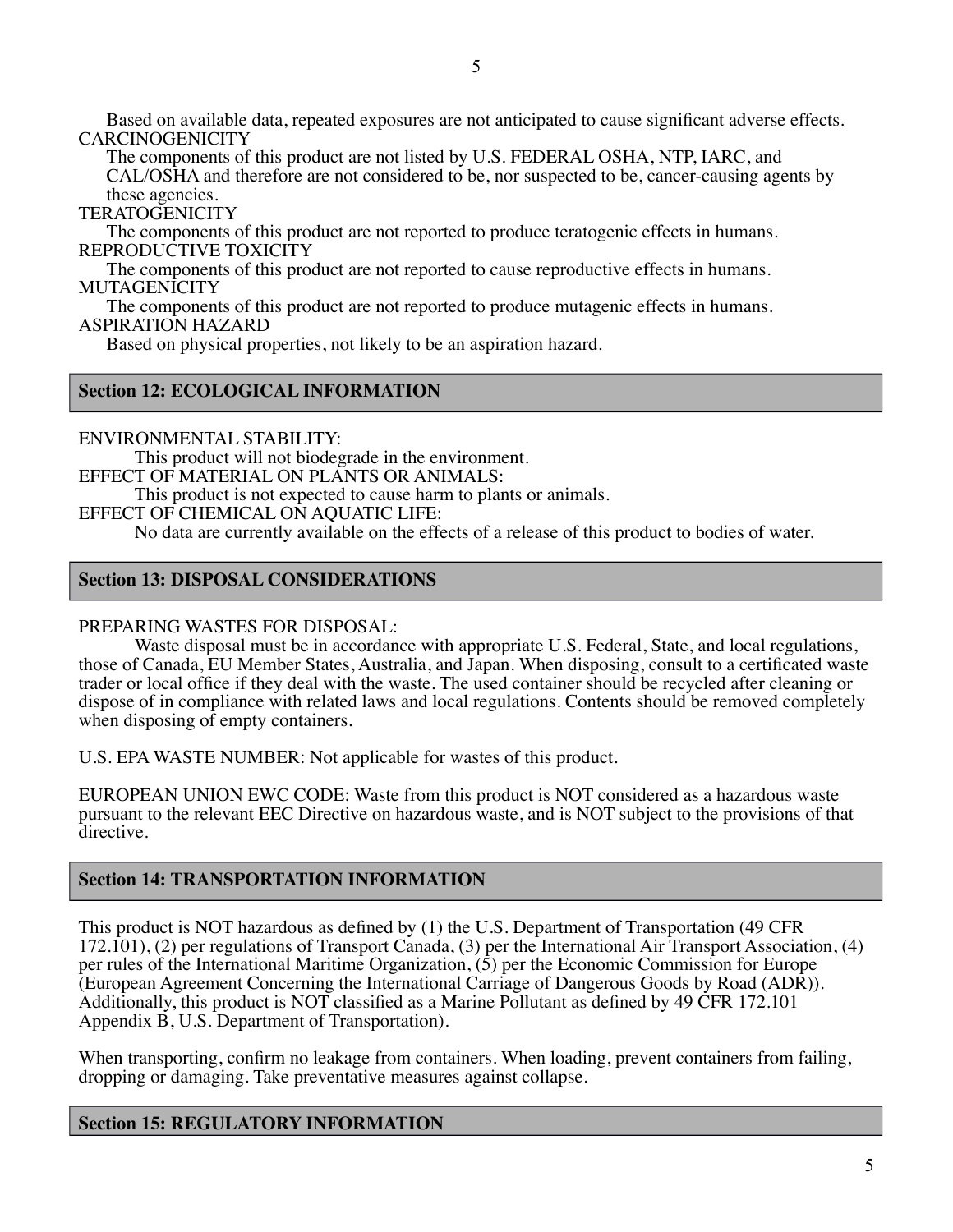# ADDITIONAL UNITED STATES REGULATIONS:

U.S. SARA REPORTING REQUIREMENTS: The component of this product is NOT subject to the reporting requirements of Sections 302, 304, and 313 of Title III of the Superfund Amendments and Reauthorization Act.

U.S. SARA THRESHOLD PLANNING QUANTITY: The component of this product has no specific Threshold Planning Quantity. The default Federal MSDS submission and inventory requirement filing threshold of 10,000 pounds (4540 kg) therefore applies, per 40 CFR 370.20.

U.S. SARA HAZARD CATEGORIES (SECTION 311/312, 40 CFR 370-21): ACUTE: Yes; CHRONIC: No; FIRE: No; REACTIVE: No; SUDDEN RELEASE: No

U.S. TSCA INVENTORY STATUS: The component of this product is listed on the TSCA Inventory. U.S. CERCLA REPORTABLE QUANTITY (RQ): Not applicable

OTHER U.S. FEDERAL REGULATIONS:

- The component of this product is not subject to the reporting requirements of CFR 29 1910.1000.
- The component of this product is not subject to the reporting requirements of Section 112<sup>®</sup> of the Clean Air Act.
- The component of this product is not a Class I or Class II ozone depleting chemical (40 CFR part 82).
- The component of this product is not listed under Table 1 as Regulated Substances, per 40 CFR, Part 68, of the Risk Management for Chemical Release Prevention.

CALIFORNIA SAFE DRINKING WATER AND TOXIC ENFORCEMENT ACT (PROPOSITION 65): The component of this product is not on the California Proposition 65 Lists.

# ADDITIONAL CANADIAN REGULATIONS:

CANADIAN DSL/NDSL INVENTORY STATUS: The component of this product is included in the DSL Inventory.

CANADIAN ENVIRONMENTAL PROTECTION ACT (CEPA) PRIORITIES SUBSTANCES LISTS: The component of this product is not on the CEPA Priorities Substances Lists.

CANADIAN WHMIS CLASSIFICATION: This product does not meet the criteria to be classified as a Controlled Product.

CANADIAN WHMIS SYMBOLS: Not applicable.

# ADDITIONAL EUROPEAN UNION REGULATIONS:

EU LABELING/CLASSIFICATION: This product does not meet the definition of hazardous as defined by European Economic Community Guidelines.

EU CLASSIFICATION: Not applicable.

EU RISK PHRASES: R 36 (irritating to eyes); R 37 (irritating to respiratory system)

EU SAFETY PHRASES: S 22 (do not breathe dust); S 25 (avoid contact with eyes)

EUROPEAN COMMUNITY ANNEX II HAZARD SYMBOL: Not applicable

EUROPEAN UNION CLASSIFICATION ON COMPONENTS:

CARBON: A classification by the European Union Directives has not yet been published for this compound.

# **Section 16: OTHER INFORMATION**

This Safety Data Sheet is offered pursuant to OSHA's Hazard Communication Standard, 29 CFR 1910.1200. Other government regulations must be reviewed for applicability to this product. To the best of Seachem Laboratories' knowledge, the information contained herein is reliable and accurate as of this date; however, accuracy, suitability or completeness are not guaranteed and no warranties of any type, either express or implied, are provided. The information contained herein relates only to this specific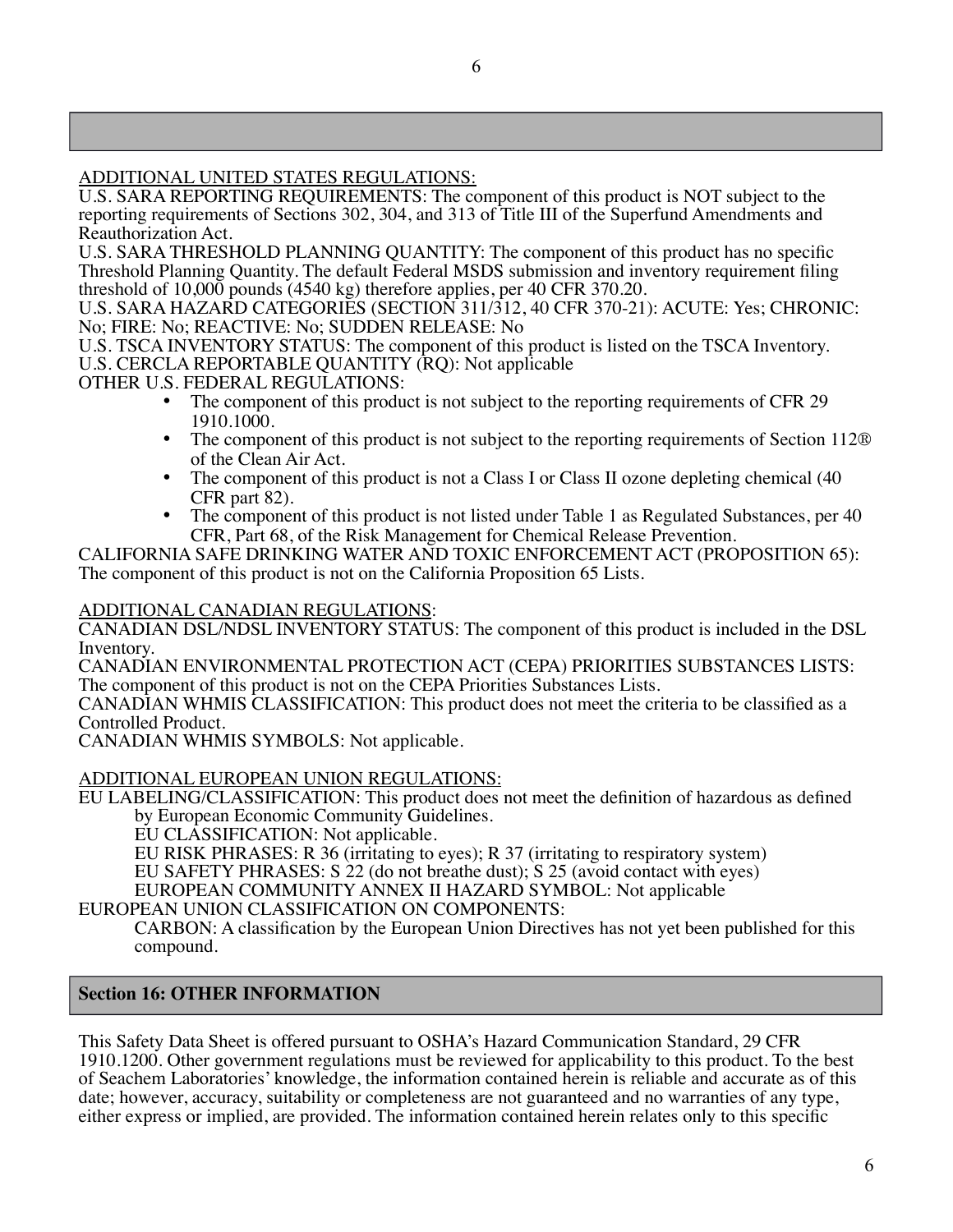product. If this product is combined with other materials, all component properties must be considered. Data may be changed from time to time. Be sure to consult the latest edition.

| PREPARED BY: | <b>SEACHEM LABORATORIES, INC.</b> |
|--------------|-----------------------------------|
|              | 1000 Seachem Drive                |
|              | Madison, GA 30650                 |
|              | United States of America          |
|              | 706/343-6060                      |

# ABBREVIATIONS AND DEFINITIONS

| <b>ACGIH</b>                       | American Conference of Governmental Industrial Hygienists                    |
|------------------------------------|------------------------------------------------------------------------------|
| <b>ADR</b>                         | The European Agreement Concerning the International Carriage of              |
|                                    | Dangerous Goods by Road (Economic Commission for Europe)                     |
| Autoignition Temperature           | Minimum temperature required to initiate combustion in air with no other     |
|                                    | source of ignition.                                                          |
| <b>Biological Exposure Indices</b> | Reference values intended as guidelines for the evaluation of potential      |
|                                    | health hazards in the practice of industrial hygiene, published by the       |
|                                    | ACGIH. BEIs represent the levels of determinants that are most likely to be  |
|                                    | observed in specimens collected from a healthy worker who has been           |
|                                    | exposed to chemicals to the same extent as a worker with inhalation          |
|                                    | exposure to the TLV.                                                         |
| <b>CAL/OSHA</b>                    | The Division of Occupational Safety and Health for the State of California.  |
| $CAS \#$                           | The Chemical Abstract Service Number that uniquely identifies each           |
|                                    | constituent.                                                                 |
| <b>CEPA</b>                        | Canadian Environmental Protection Act                                        |
| <b>CERCLA</b>                      | The United States Comprehensive Environmental Response, Compensation,        |
|                                    | and Liability Act, sometimes known as the Superfund Act                      |
| <b>CFR</b>                         | The US Code of Federal Regulations                                           |
| <b>CSA</b>                         | The Canadian Standards Association                                           |
| <b>DOT</b>                         | The United States Department of Transportation                               |
| <b>DSL/NDSL</b>                    | The Canadian Domestic/Non-Domestic Substances List                           |
| EC#                                | Sometimes known as the EINECS # (European Inventory of Now-Existing          |
|                                    | Chemical Substances), which uniquely identifies each constituent.            |
| Embryotoxin                        | A chemical that causes damage to a developing embryo (i.e., within the first |
|                                    | eight weeks of pregnancy in humans), but the damage does not propagate       |
|                                    | across generational lines.                                                   |
| EN                                 | European standards for products and services by European Committee for       |
|                                    | Standardization (Comité Européen de Normalisation).                          |
| EPA                                | The United States Environmental Protection Agency.                           |
| <b>EPA Waste Number</b>            | A code developed by the EPA to identify characteristics of hazardous waste   |
|                                    | (e.g., ignitability, corrosivity, reactivity, etc.)                          |
| EU                                 | European Union                                                               |
| <b>EWC</b>                         | European Waste Catalogue, a publication of the European Union, which         |
|                                    | catalogs hazardous chemical wastes.                                          |
| <b>Flash Point</b>                 | Minimum temperature at which a liquid gives off sufficient vapors to form    |
|                                    | an ignitable product with air.                                               |
| <b>HMIS</b>                        | Hazardous Materials Identification System, a rating system developed by      |
|                                    | the National Paint and Coating Association that has been adopted by          |
|                                    | industry to identify the degree of chemical hazards.                         |
| H-Phrase H320                      | Causes eye irritation                                                        |
| H-Phrase H335                      | May cause respiratory irritation                                             |
| <b>IARC</b>                        | International Agency for Research on Cancer, an agency of the World          |
|                                    | Health Organization.                                                         |
| <b>IATA</b>                        | <b>International Air Transport Association</b>                               |